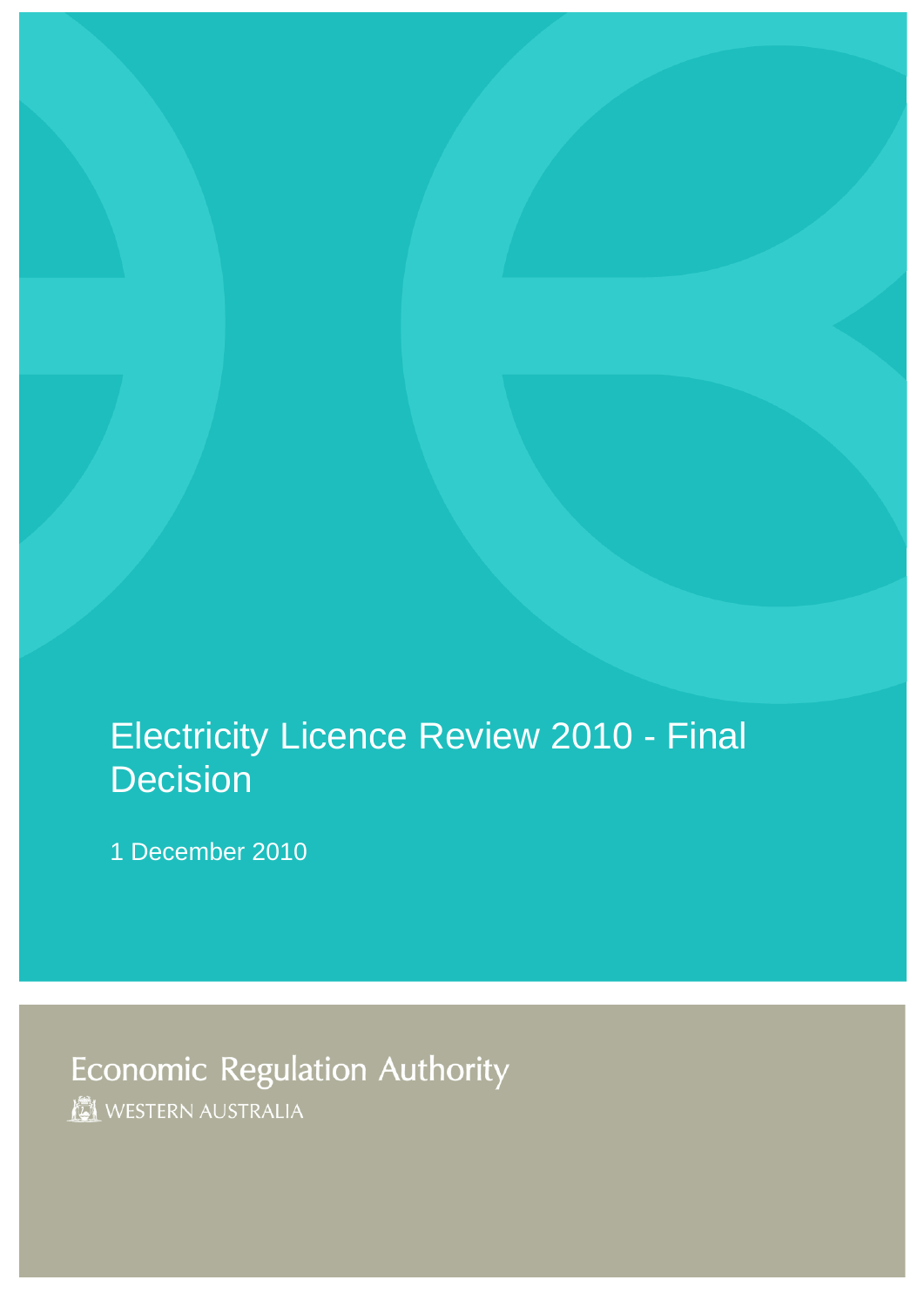A full copy of this document is available from the Economic Regulation Authority website at [www.erawa.com.au.](http://www.erawa.com.au/)

For further information, contact:

Economic Regulation Authority Perth, Western Australia Phone: (08) 9213 1900

© Economic Regulation Authority 2010

ISBN:

The copying of this document in whole or part for non-commercial purposes is permitted provided that appropriate acknowledgment is made of the Economic Regulation Authority and the State of Western Australia. Any other copying of this document is not permitted without the express written consent of the Authority.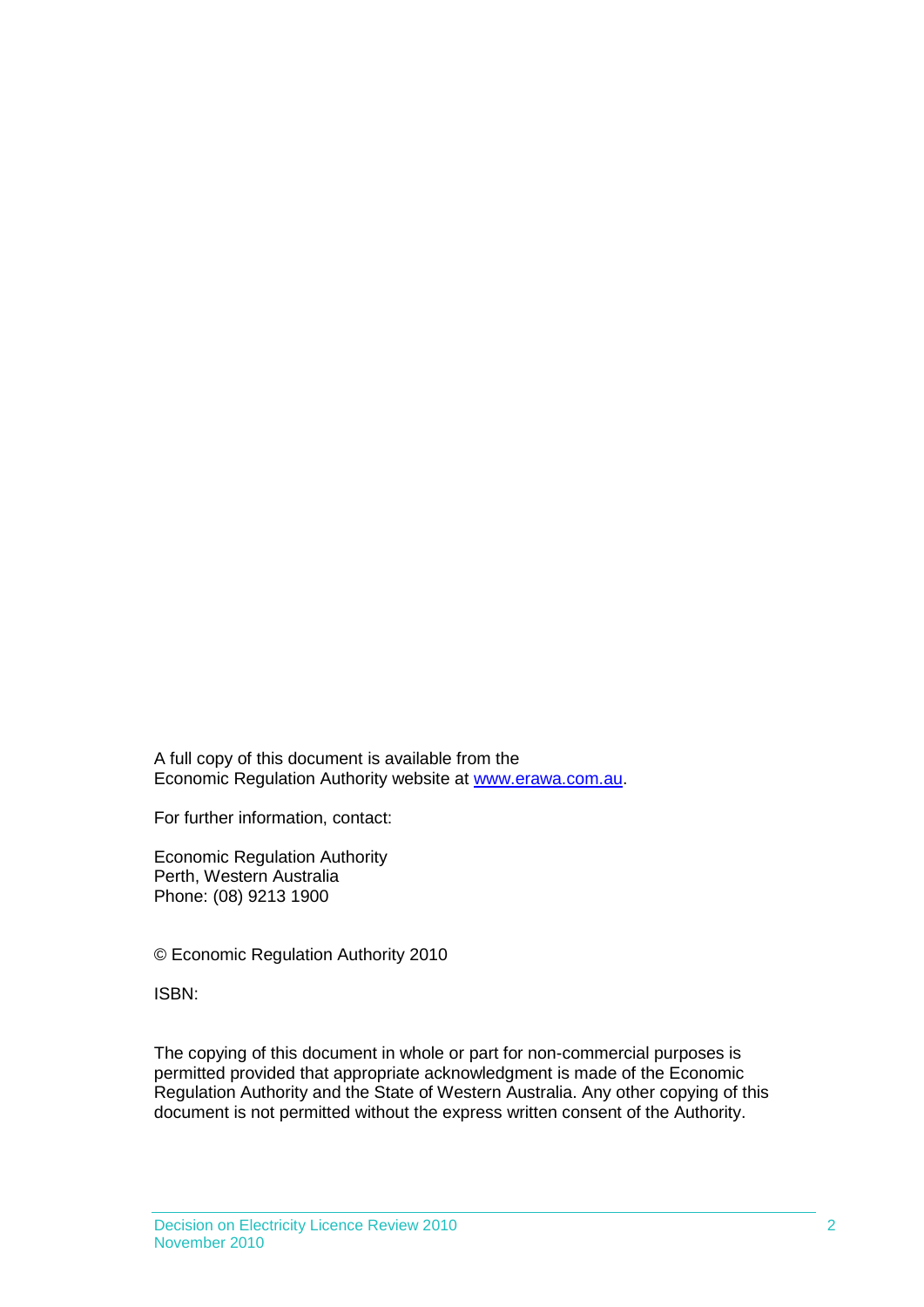## **Contents**

<span id="page-2-0"></span>

| <b>DECISION</b>   | $\mathbf{2}$ |
|-------------------|--------------|
| <b>BACKGROUND</b> | $\mathbf{2}$ |
| <b>REASONS</b>    | 3            |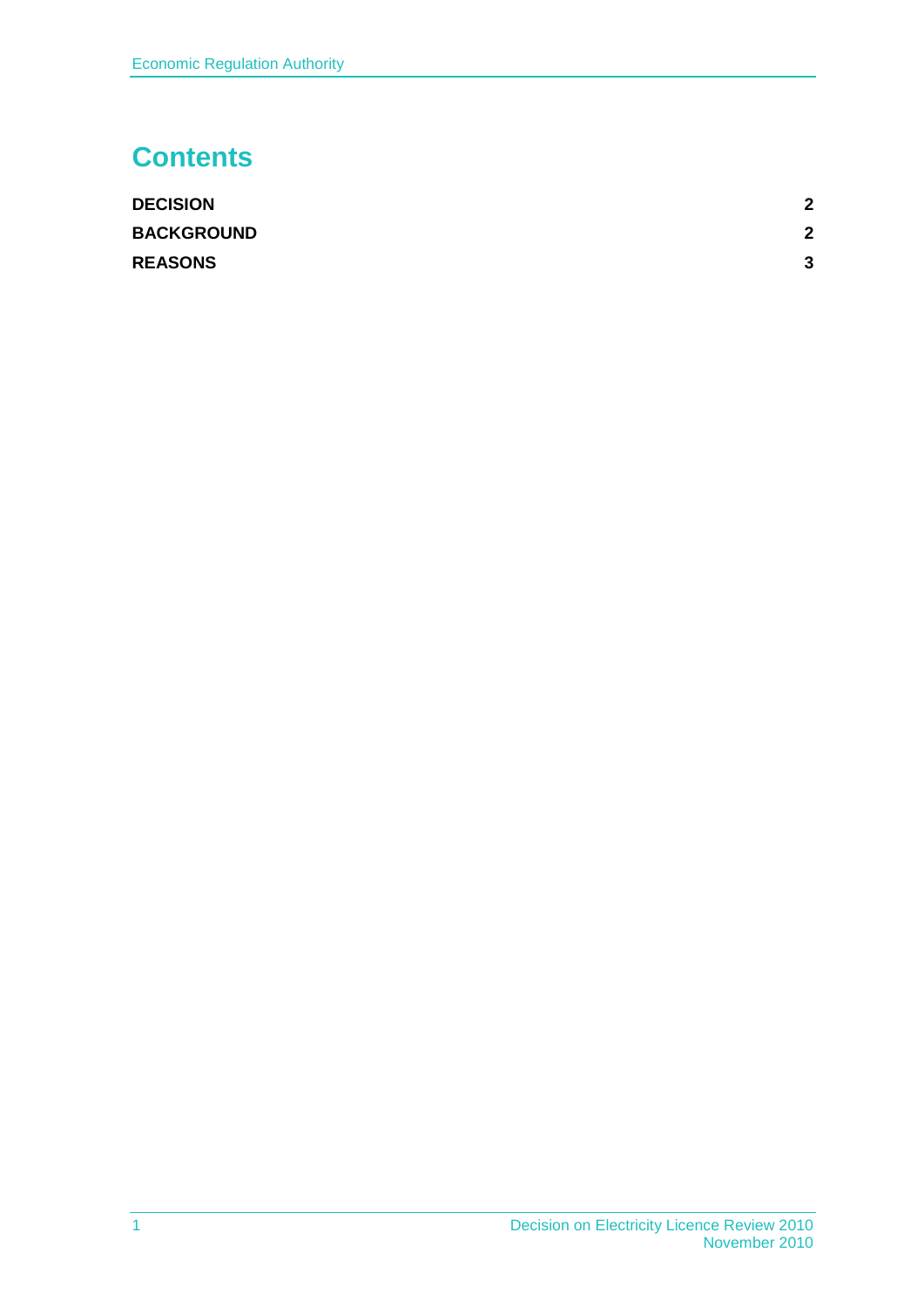#### **DECISION**

- 1. The Economic Regulation Authority (**Authority**) approves the Electricity Licence Review 2010 Final Report, including the recommendations and the new licence templates contained within the Final Report.
- 2. In accordance with section 22 of the *Electricity Industry Act 2004* (**Act**) the Authority will issue new licences by substitution to all existing licensees and allow 15 business days for the lodgement of objections.

## <span id="page-3-0"></span>**BACKGROUND**

- 3. The Act governs the operation of the electricity licensing regime in Western Australia (**WA**) and defines the role and powers of the Authority with regard to licensing, monitoring and enforcement.
- 4. Under the Act, participants in the electricity industry who intend to, or currently, generate, transmit, distribute or sell electricity must hold an electricity licence (unless otherwise exempt).
- 5. The Authority commenced the Electricity Licence Review 2010 in August 2010.
- 6. The scope of the review was to examine:
	- the format of all electricity licences;
	- the terms and conditions contained within all template electricity generation, transmission, distribution, retail and integrated regional licences;
	- whether current deviations from the template licences should continue to exist; and
	- whether further deviations from the template licences should be created, and, if so, in what circumstances.
- 7. The review did not include examination of:
	- electricity legislation or subsidiary legislation; or
	- licence exemptions.
- 8. The review objectives were to:
	- reflect the current regulatory environment and promote consistent licence regulation across the utility sector;
	- improve consistency between operating licences both within the electricity licence types and between electricity, gas and water licences;
	- enhance consumer protection, including providing scope for improved compliance;
	- reduce the regulatory burden on business, particularly by removing spent, redundant or inappropriate licence provisions and thereby reducing compliance costs; and
	- utilise best practice principles of utility licensing.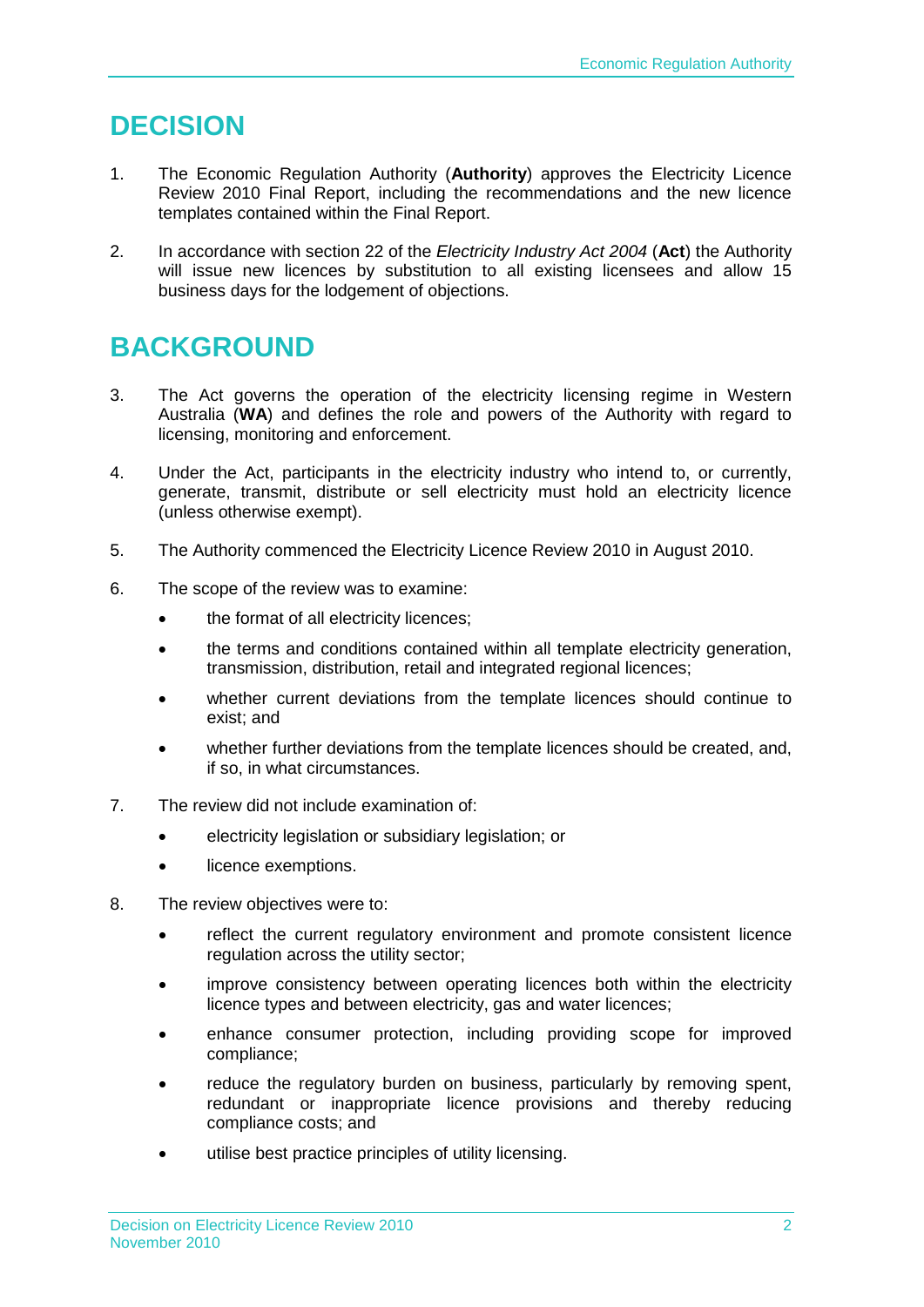- 9. The Electricity Licence Review 2010 Discussion Paper was released for public consultation on 23 August 2010.
- 10. Five submissions were received by the closing date. Copies of these submissions are available on the Authority's website.

### <span id="page-4-0"></span>**REASONS**

- 11. The Authority has:
	- published a Discussion Paper;
	- received and considered submissions:
	- made decisions with regard to each of its original recommendations contained within the Discussion Paper; and
	- made amendments to these proposals where appropriate and determined new amendments.
- 12. The amendments approved to licences are consistent with the scope of the licence review.
- 13. All licences have been reformatted to ensure that the style and logos used are consistent with the current Authority approved style guide. Each of the licence templates has been amended to ensure consistent numbering of clauses which will streamline the monitoring of compliance with licence conditions.
- 14. A number of amendments have been made to improve consistency between the licences and superior legislation. For example, the asset management clause has been re-structured and re-worded to match the provisions contained within the Act.
- 15. The Authority has also provided an opportunity for stakeholders to comment as to whether further amendments should be made to licence clauses.
- 16. A number of licences contained deviations from the original template licence. Following consultation, the Authority has agreed that these provisions should be retained and moved to a schedule containing licensee specific clauses.
- 17. The Authority has determined that it is appropriate for all statutory licence obligations to be included within the body of the licence and will include these where they were, in some cases, previously omitted. For example, some statutory licence obligations applicable to both Horizon Power and Synergy were included only in the Horizon Power licence.
- 18. Redundant provisions have been removed from the licence. For example, the Authority has removed, from the *Code of Conduct for the Supply of Electricity to Small Use Customers*, the requirement that retailers and distributors produce a customer service charter. As a result, the provisions related to customer service charters have been removed from the retail, distribution and integrated regional licences.
- 19. Amendments have been made to extend the number of days that licensees have to inform the Authority in relation to the existence of an asset management system or the reporting of a change in circumstances.